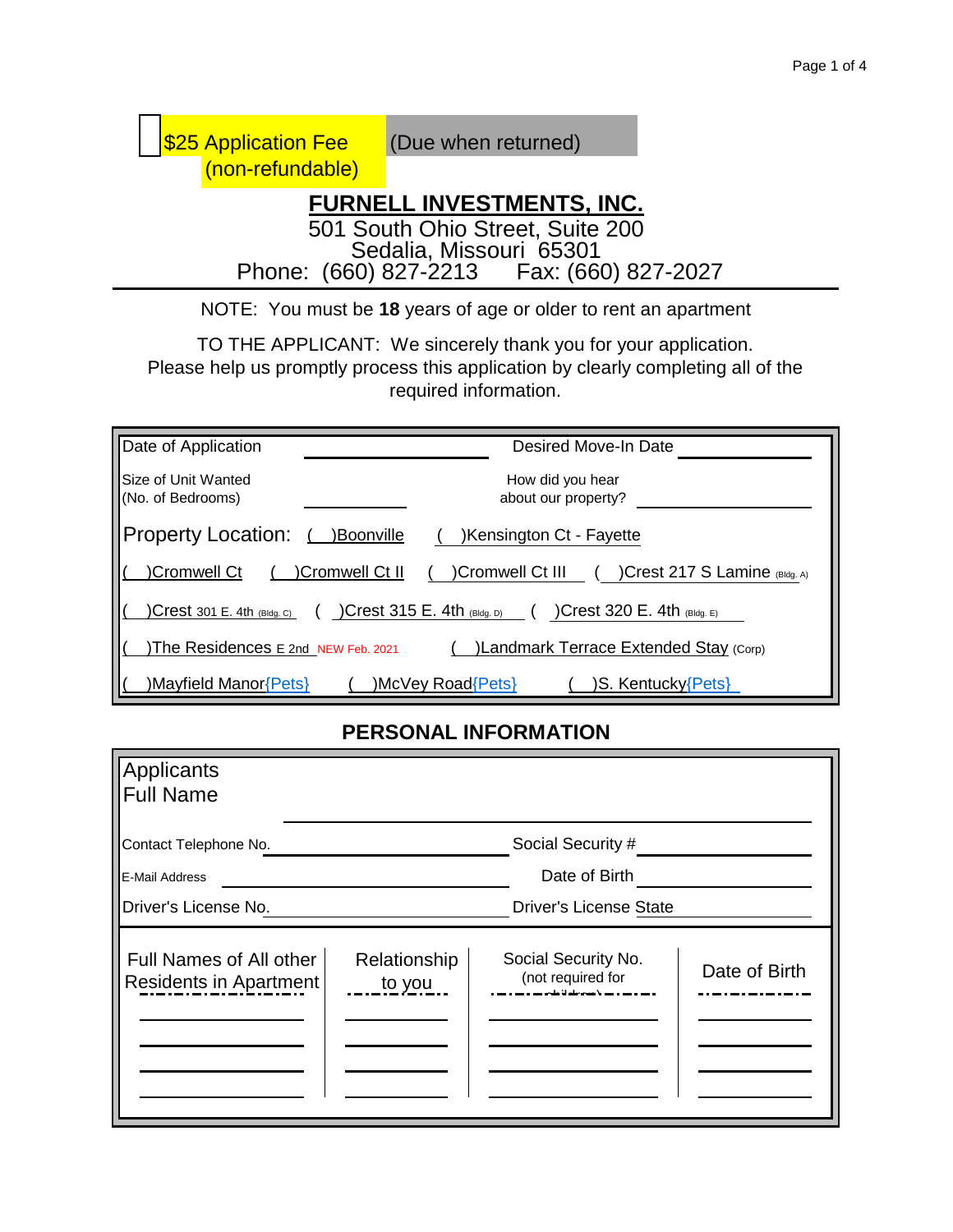Page 2 of 4

#### **RESIDENCE HISTORY**

| To    |
|-------|
|       |
|       |
|       |
| Zip   |
| To    |
|       |
|       |
| State |

### **EMPLOYMENT INFORMATION**

| Present Status: Employed<br>Full-time                 | Part-time ___Unemployed |                                                       | Retired      | Student |
|-------------------------------------------------------|-------------------------|-------------------------------------------------------|--------------|---------|
| <b>Present Employer</b> (including City, State & Zip) |                         |                                                       |              |         |
|                                                       |                         |                                                       |              |         |
| <b>Address</b>                                        | City                    |                                                       | State        | Zip     |
| Telephone                                             |                         | Dates Employed                                        |              | To      |
| Position Held                                         |                         | Telephone                                             |              |         |
| Supervisor                                            |                         | Wage: \$_______Hourly \$_______Weekly \$______Monthly |              |         |
| Previous Employer (including City, State & Zip)       |                         |                                                       |              |         |
| <b>Address</b>                                        | City                    |                                                       | <b>State</b> | Zip     |
|                                                       |                         | Dates Employed                                        |              | To      |
| Telephone<br><b>Position Held</b>                     |                         | Telephone                                             |              |         |
| Supervisor                                            |                         | Wage: \$ _______ Hourly \$ ________ Weekly \$         |              | Monthly |
| If Student, List School                               |                         |                                                       |              |         |

| IN CASE OF EMERGENCY, NOTIFY          | Name: |            |              |     |
|---------------------------------------|-------|------------|--------------|-----|
| Address<br>Relationship<br>Work Phone |       | City       | <b>State</b> | Zip |
|                                       |       | Home Phone |              |     |
|                                       |       | Cell Phone |              |     |

#### **BANKING AND CREDIT REFERENCES**

| Bank Name & Branch                 |                  |  |
|------------------------------------|------------------|--|
| <b>Credit Reference</b><br>Address | <b>felephone</b> |  |
| Other Reference<br>Address         | <b>Felephone</b> |  |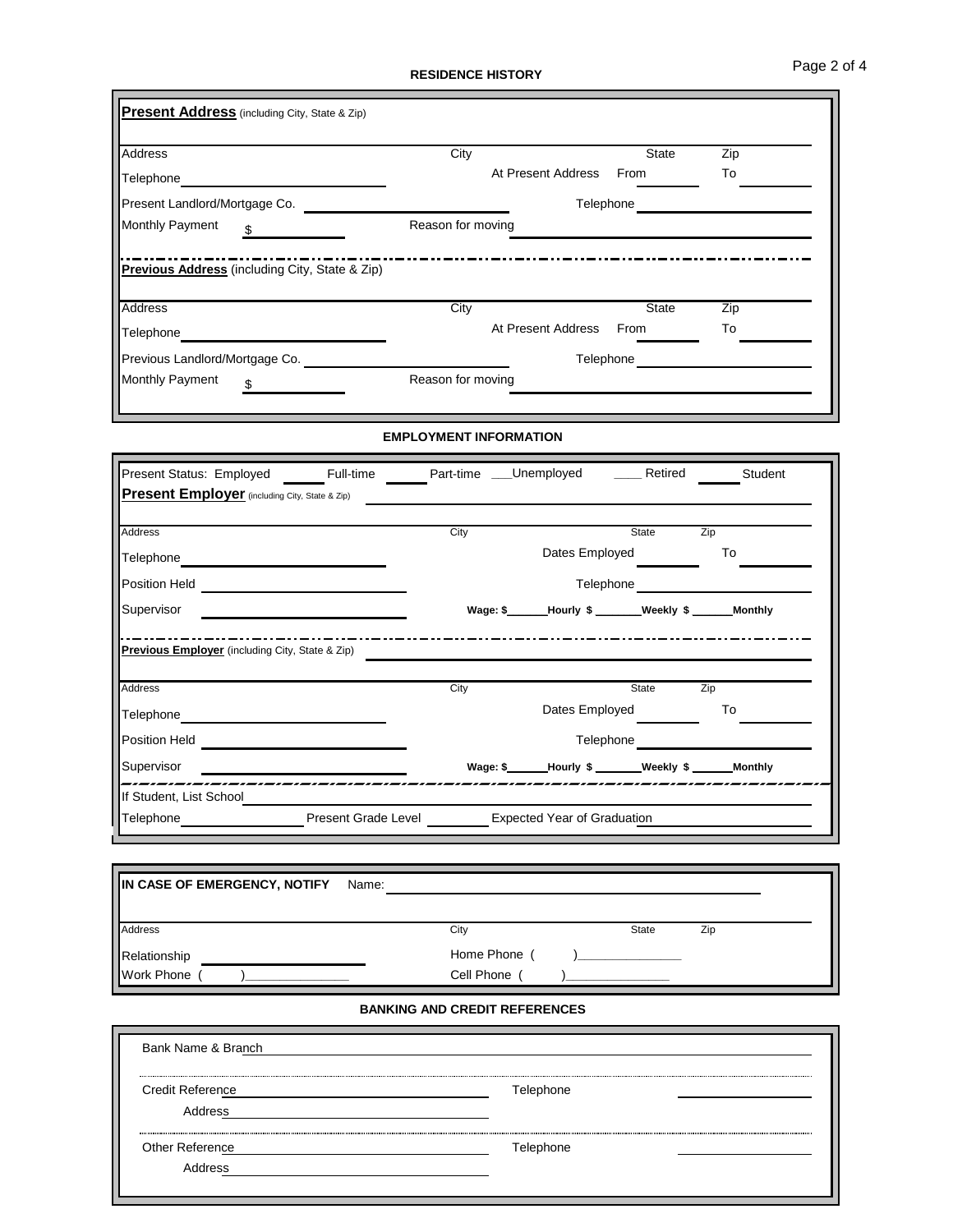### **CO - APPLICANT INFORMATION**

| <b>Co-Applicants Full Name</b>                                                                                                                                                                                                                      |                                                                                                                                                                                                                                       |  |  |  |  |
|-----------------------------------------------------------------------------------------------------------------------------------------------------------------------------------------------------------------------------------------------------|---------------------------------------------------------------------------------------------------------------------------------------------------------------------------------------------------------------------------------------|--|--|--|--|
|                                                                                                                                                                                                                                                     | Social Security #<br><u> Letting and the second second</u> second second second second second second second second second second second second second second second second second second second second second second second second se |  |  |  |  |
| E-Mail Address                                                                                                                                                                                                                                      | <u> 1980 - Johann Barn, amerikansk politiker (d. 1980)</u>                                                                                                                                                                            |  |  |  |  |
| Driver's License No.                                                                                                                                                                                                                                | Driver's License State                                                                                                                                                                                                                |  |  |  |  |
|                                                                                                                                                                                                                                                     | <b>RESIDENCE HISTORY</b>                                                                                                                                                                                                              |  |  |  |  |
| Present Address (including City, State & Zip)                                                                                                                                                                                                       |                                                                                                                                                                                                                                       |  |  |  |  |
|                                                                                                                                                                                                                                                     |                                                                                                                                                                                                                                       |  |  |  |  |
| Address                                                                                                                                                                                                                                             | City<br>State<br>Zip                                                                                                                                                                                                                  |  |  |  |  |
| Telephone                                                                                                                                                                                                                                           | At Present Address From<br>To                                                                                                                                                                                                         |  |  |  |  |
| Monthly Payment<br>\$                                                                                                                                                                                                                               | Reason for moving                                                                                                                                                                                                                     |  |  |  |  |
|                                                                                                                                                                                                                                                     |                                                                                                                                                                                                                                       |  |  |  |  |
| Previous Address (including City, State & Zip)                                                                                                                                                                                                      |                                                                                                                                                                                                                                       |  |  |  |  |
| Address                                                                                                                                                                                                                                             | City<br>State<br>Zip                                                                                                                                                                                                                  |  |  |  |  |
| Telephone___________________                                                                                                                                                                                                                        | At Present Address From _____                                                                                                                                                                                                         |  |  |  |  |
| Previous Landlord/Mortgage Co. [Cross Co.]<br>Monthly Payment                                                                                                                                                                                       | Reason for moving                                                                                                                                                                                                                     |  |  |  |  |
| $\frac{1}{\sqrt{2}}$                                                                                                                                                                                                                                |                                                                                                                                                                                                                                       |  |  |  |  |
|                                                                                                                                                                                                                                                     |                                                                                                                                                                                                                                       |  |  |  |  |
|                                                                                                                                                                                                                                                     | <b>EMPLOYMENT INFORMATION</b>                                                                                                                                                                                                         |  |  |  |  |
| Present Employer (including City, State & Zip)                                                                                                                                                                                                      | Present Status: Employed Full-time Part-time ___Unemployed ____Retired Student                                                                                                                                                        |  |  |  |  |
| Address<br>Telephone_________________________________                                                                                                                                                                                               | City<br>State<br>Zip<br>Dates Employed                                                                                                                                                                                                |  |  |  |  |
| Position Held<br><u> Letting and the contract of the contract of the contract of the contract of the contract of the contract of the contract of the contract of the contract of the contract of the contract of the contract of </u><br>Supervisor | Wage: \$______Hourly \$ ______Weekly \$ _____Monthly                                                                                                                                                                                  |  |  |  |  |
| Previous Employer (including City, State & Zip)                                                                                                                                                                                                     |                                                                                                                                                                                                                                       |  |  |  |  |
|                                                                                                                                                                                                                                                     |                                                                                                                                                                                                                                       |  |  |  |  |
|                                                                                                                                                                                                                                                     | State<br>City<br>Zip<br>Dates Employed<br>To                                                                                                                                                                                          |  |  |  |  |
|                                                                                                                                                                                                                                                     | Telephone                                                                                                                                                                                                                             |  |  |  |  |
| Address<br>Telephone<br>Position Held<br>Supervisor                                                                                                                                                                                                 | Wage: \$ _______ Hourly \$ ________ Weekly \$<br><b>Monthly</b>                                                                                                                                                                       |  |  |  |  |
| If Student, List School<br>Telephone                                                                                                                                                                                                                | Present Grade Level<br><b>Expected Year of Graduation</b>                                                                                                                                                                             |  |  |  |  |
|                                                                                                                                                                                                                                                     |                                                                                                                                                                                                                                       |  |  |  |  |
|                                                                                                                                                                                                                                                     | Name:                                                                                                                                                                                                                                 |  |  |  |  |
|                                                                                                                                                                                                                                                     | City<br>State<br>Zip                                                                                                                                                                                                                  |  |  |  |  |
|                                                                                                                                                                                                                                                     | Home Phone (                                                                                                                                                                                                                          |  |  |  |  |
|                                                                                                                                                                                                                                                     | Cell Phone (<br><b>BANKING AND CREDIT REFERENCES</b>                                                                                                                                                                                  |  |  |  |  |
| IN CASE OF EMERGENCY, NOTIFY<br>Address<br>Relationship<br>Work Phone                                                                                                                                                                               |                                                                                                                                                                                                                                       |  |  |  |  |
| <b>Bank Name &amp; Branch</b>                                                                                                                                                                                                                       |                                                                                                                                                                                                                                       |  |  |  |  |
| <b>Credit Reference</b><br>Address                                                                                                                                                                                                                  | Telephone                                                                                                                                                                                                                             |  |  |  |  |
| Other Reference                                                                                                                                                                                                                                     | Telephone                                                                                                                                                                                                                             |  |  |  |  |